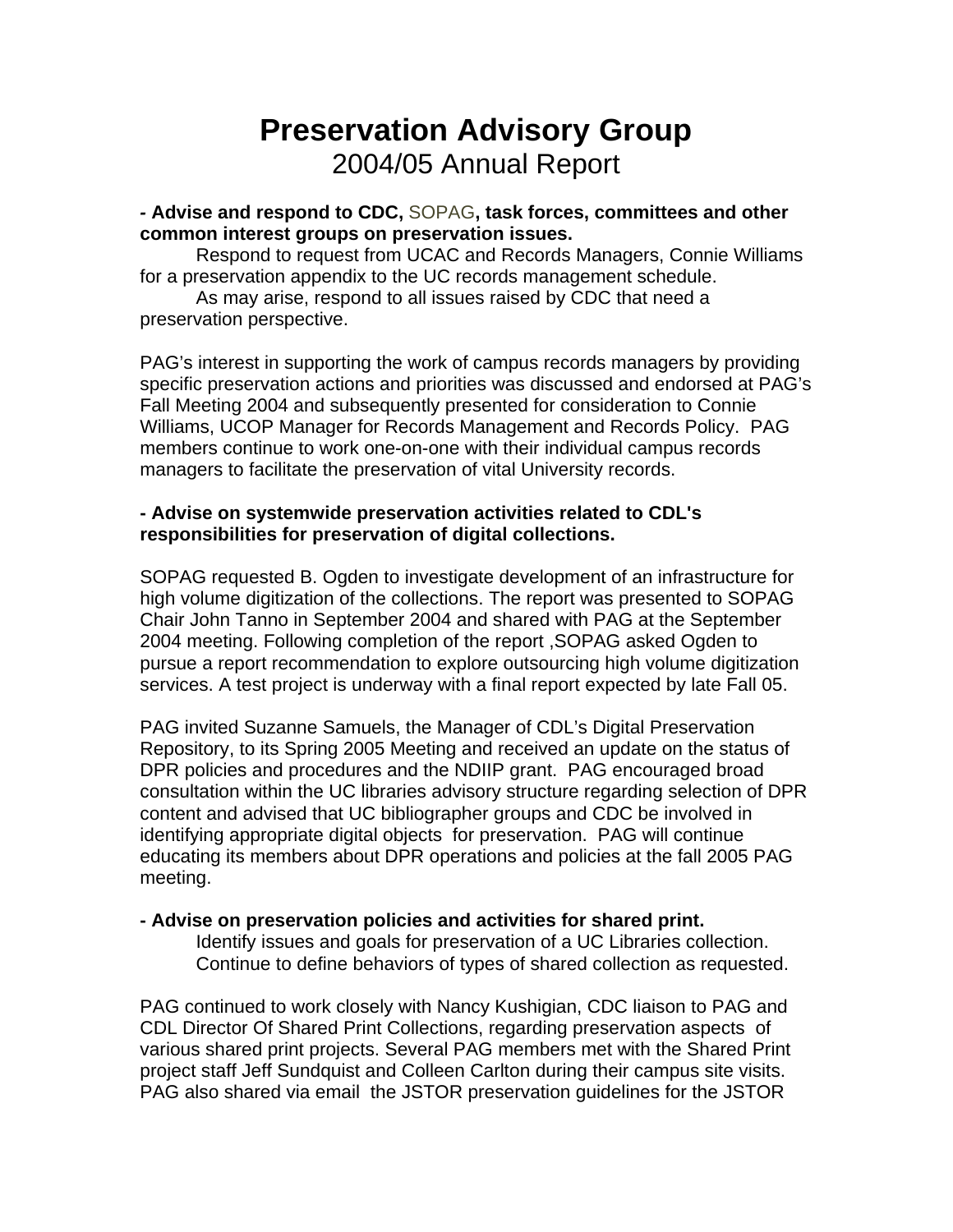project as received from Nancy Kushigian. These issues will continue to be addressed at the Fall 2005 PAG meeting.

#### **- Advise on and coordinate preservation policies among the campus library systems and the CDL**

Preservation Officers to discuss electronic dissertations with appropriate home campus department.

PAG surveyed campus library involvement or interest in electronic dissertation projects and developed a spreadsheet from the campus responses.

PAG is reviewing the concept and terminology for "copy of record" and "persistence" as applied to dissertations in order to develop a recommendation to CDC regarding retention of a paper copy of dissertations.

#### **- Develop preservation services with the broadest possible cost-savings for UC libraries.**

Trials are underway to develop bindery services to provide alternatives to inhouse binding and repair. Comparisons of quality and price suggest that some repair services can be offered by the Bindery at costs comparable to those accrued by the library.

To reduce long-term costs for preservation for less-used fragile materials and artifactually significant materials, the Bindery purchased a custom box making machine. By calibrating the machine to accommodate a high quality, long lasting type of box making board, the Bindery now produces protective enclosures comparable to drop-spine boxes and phase boxes at much lower unit costs.

PAG contributed significantly to the planning proposal for the future of UC Bindery services. PAG prepared individual campus responses for 5 year projections of binding needs and prepared responses to requests for binding transportation cost information. Several members of PAG will be directly involved as members of the Library Binding Services Business Plan Work Group. PAG will continue to be involved in providing additional information and with implementation issues.

#### **- Serve as an education and discussion group for its members on preservation issues and innovations. As may arise.**

**- Serve as a focus for information dissemination on preservation issues for the University of California and the State of California. As may arise.**